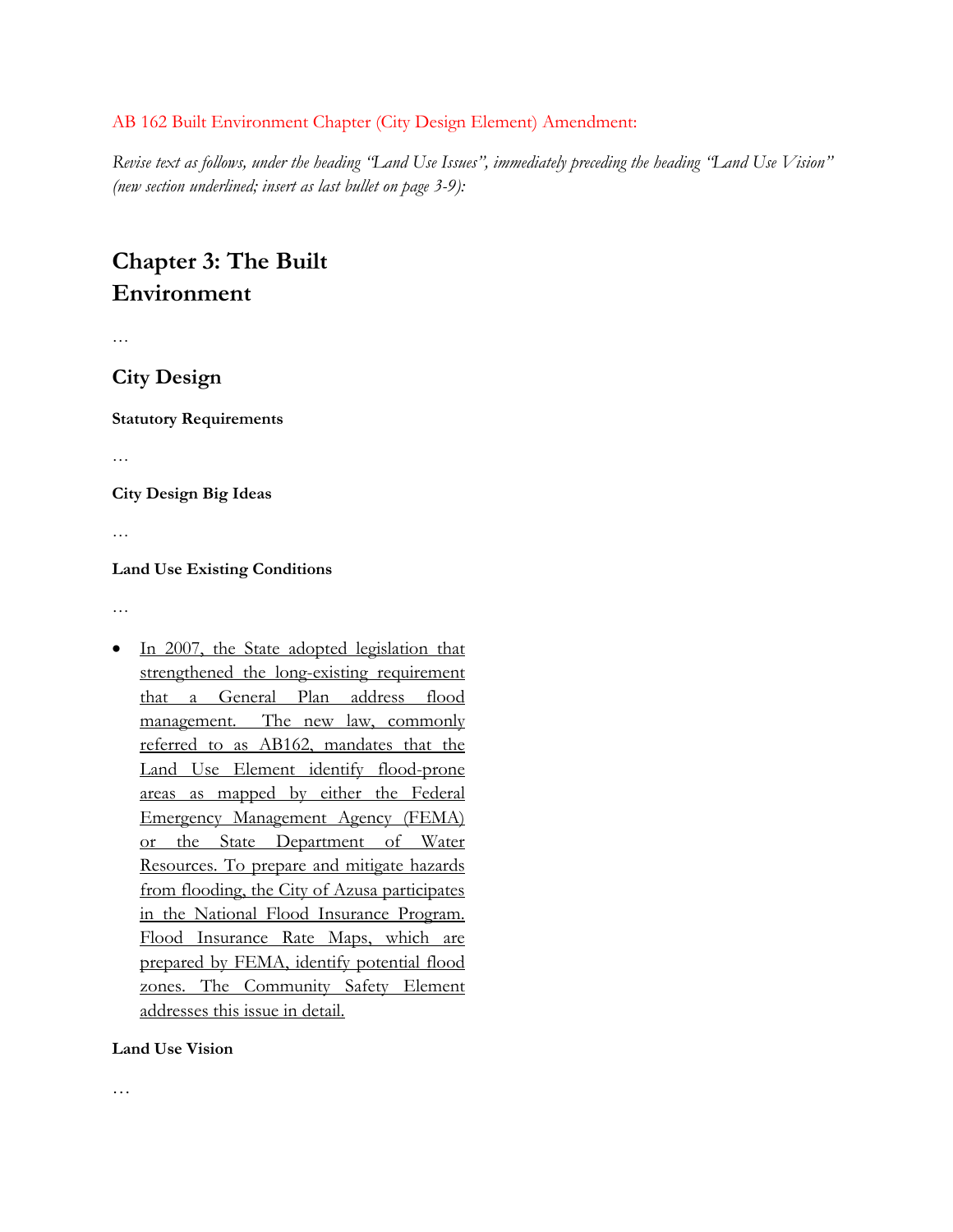Azusa SB 244 Built Environment Chapter (Infrastructure Element) Amended Text *New Section to be added as follows:* 

# **Chapter 3: The Built Environment**

…

#### **Infrastructure**

**Statutory Requirements** 

…

**Infrastructure Big Ideas** 

…

**Infrastructure Existing Conditions**  …

### **Disadvantaged Unincorporated Communities**

As required by Senate Bill 244, Disadvantaged Unincorporated Communities (DUCs) within or adjacent to a city's sphere of influence are required to be identified in the General Plan, along with information regarding existing and planned water, sewer, and flood control infrastructure and fire protection services within those communities. DUCs are defined as inhabited unincorporated areas with an annual median household income (MHI) that is less than 80 percent of the statewide annual MHI.

Based on 2010 Census data, the California annual MHI was \$60,883, 80 percent of which is \$48,706. Three areas within Azusa's sphere of influence—as listed below and shown on Figure IN-4—have been identified as DUCs. Additional unincorporated areas within the City's sphere exist, but they are not defined as DUCs due to either an annual MHI that exceeds the minimum or a lack of population (fewer than 10 dwelling units).

As is shown in Figure IN-4, DUC 1 is located along the eastern boundary between the City of Azusa and the City of Glendora. DUCs 2 and 3 are located along the southern edge of the City. All three DUCs are fully developed with land uses that are generally consistent with the General Plan land use designations. DUC 1 and 2 consist of single-family homes, and DUC 3 consists primarily of single-family homes with some commercial and park land uses.

- DUC 1 Census Tract 404202, Block Group 1 (portion)
- DUC 2 Census Tract 404504, Block Groups 1 and 2 (portions)
- DUC 3 Census Tract 404501, Block Group 1

### DUCs' Existing Infrastructure/Service Needs and Deficiencies

Water service to the DUC areas is currently provided by the Upper San Gabriel Valley Municipal Water District via the Azusa Light and Water Department. Water service is available to all properties within these areas. The majority of the incorporated City is served by Azusa Light and Water Department for water service. Water entitlements and supplies are anticipated to serve the projected growth of the City through at least 2035.

The DUC areas are fully developed consistent with General Plan intensities. Therefore, any replacement development would not increase development intensity nor create any new demand for additional water supply infrastructure, other than upgrades to lines consistent with and funded via water master plans.

Wastewater service to the DUCs is provided by mainline sanitary sewers under the jurisdiction of the Sanitation Districts of Los Angeles County, District 22. Wastewater service is available to all properties within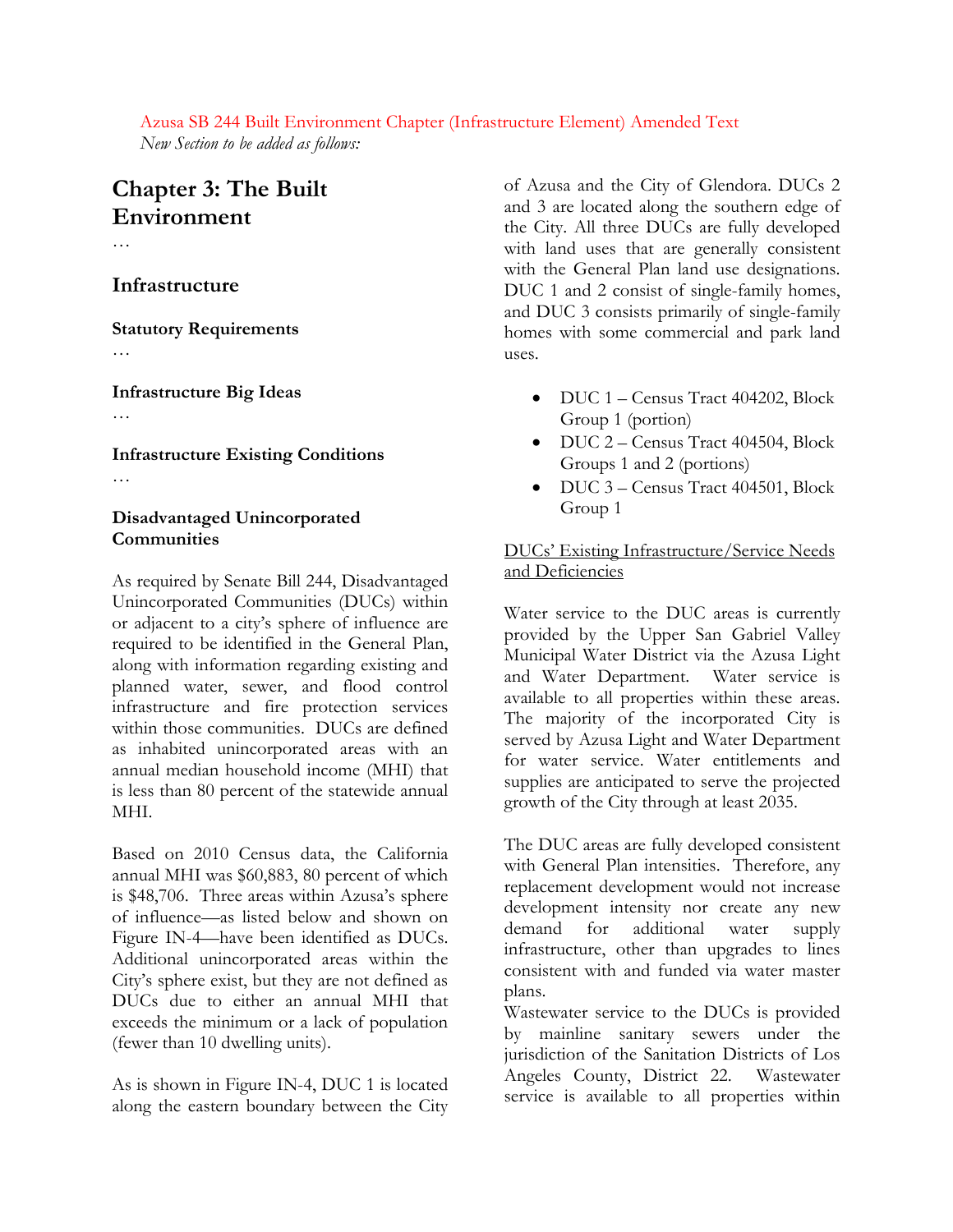these areas. Local sewer lines connect to trunk lines that convey wastewater to the San Jose Creek Water Reclamation Plan and Joint Water Pollution Control Plant in Whittier for treatment. The DUC areas are built out consistent with General Plan land use designations for use and intensity. Therefore, any replacement development would not increase development intensity nor result in any unusual wastewater treatment or collection needs, other than upgrades to lines consistent with and funded via sewer master plans.

Existing sewer lines within the incorporated City are expected to adequately provide sufficient capacity for the anticipated growth within the City to 2025. Beyond then, improvement or replacement of certain lines may be necessary to provide additional system capacity for further growth, which is detailed in the City of Azusa Sewer Master Plan. The two treatment facilities are anticipated to have adequate capacity to serve the increased growth of the City and DUCs which represent less than one percent of the capacity of these plants.

Flood control facilities serving the DUCs are provided and managed by Los Angeles County Flood Control District (LACFCD). Within the incorporated City boundaries, facilities are provided by both the City and LACFCD, with LACFCD primarily maintaining the larger, regional-serving backbone storm drains and open channels. Some of the more substantial facilities are the Little Dalton Wash (adjacent to DUC 3) and Big Dalton Wash (adjacent to DUC 2), both which convey flows from the north and east to the south. In addition, the San Gabriel River accommodates flows from the San Gabriel Mountains north of the City to the south. Stormflows within the DUCs are primarily handled via surface flow within streets that connect to LACFCD laterals and main storm drain lines that connect to the larger, regional facilities such as Big Dalton

Wash. None of the DUCs are located within FEMA designated 100- or 500-year flood hazard areas. Localized flooding within the DUCs is not typical, which indicates that flooding is not a major concern and that adequate infrastructure already is in place to serve the communities.

Fire Protection Services within the DUCs and the City of Azusa are provided by the Los Angeles County Fire Department (LACFD). Two LACFD stations are located within the City of Azusa: Fire Station Nos. 97 and 32. Fire Station No. 97, located at 18453 E. Sierra Madre Avenue, serves the northeast and eastern portions of the City, including DUC 1. Fire Station No. 32, located at 605 N. Angeleno Avenue, serves the central and southeastern portion of the City, including DUCs 2 and 3. The DUCs are all located within two miles of a fire station; this distance typically allows for adequate response time for urban uses within nine minutes, pursuant to National Fire Protection Association response time standards.

Due to the relatively built-out nature of the DUCs and the fact that established uses generally are consistent with the General Plan land use designations, substantial additional development within the DUCs is unlikely to occur. Furthermore, adequate infrastructure is provided to these areas; new replacement development would not require major expansion/extension of infrastructure and services.

#### **Vision**

…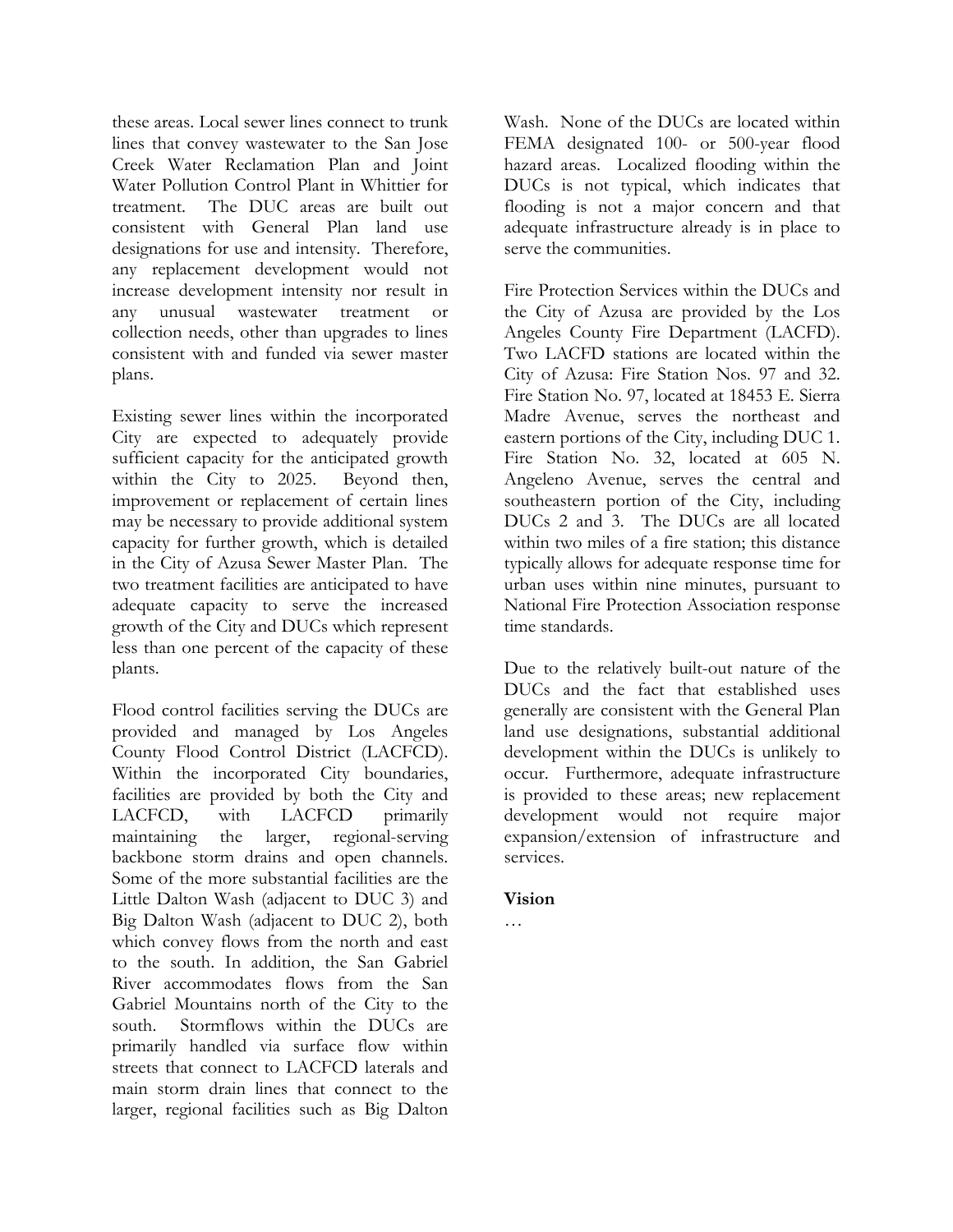

City of Azusa General Plan

# **Unincorporated Disadvantaged Communities**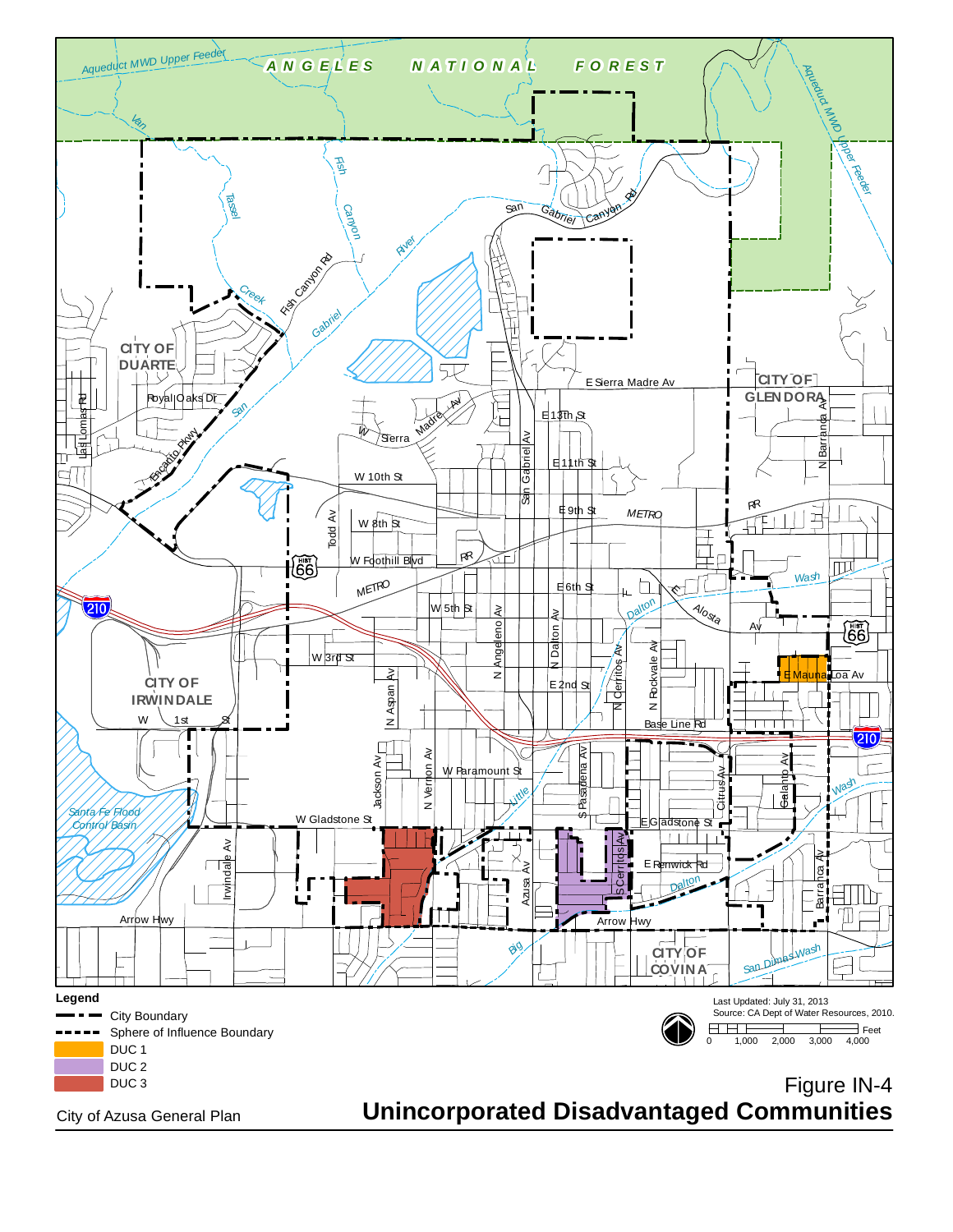#### AB 162 Natural Environment Chapter (Geology Hazards Element) Amendment:

*Replace Figure GEO-3; add Figure GEO-4, renumber Figure GEO-4 as GEO-5 and revise text as follows (starting at the bottom of page 5-30; new sections are underlined)* 

## **Chapter 5: Natural Environment**

…

## **Geology Hazards**

**Statutory Requirements** 

…

#### **Geology Hazards Big Ideas**

…

#### **Geology Hazards Existing Conditions**

Flooding potential exists in the City areas near the San Gabriel River for extraordinary storm rainfall and runoff. By regulation, development must remain out of the 100-year flood plain boundaries. This hazard can be controlled by existing or new engineered barriers that contain the water in the channel. Flood Insurance Rate Maps (FIRMs), which are prepared by the Federal Emergency Management Agency (FEMA), identify potential flood zones (Figure GEO-3). Flood hazards related to storm events generally are described in terms of a 100-year or 500-year flood. A 100-year flood is defined as a major flood event that has a one percent or greater chance of occurring during any one year. Flood hazard planning practices addresses such storms, as well as 500-year events. These floods are considered severe; however, such flood eventss can be reasonably predicted and therefore reasonably mitigated.

In addition to the local flood hazards associated with the San Gabriel River and the canyon streams in the San Gabriel Mountains, a fairly low potential for a severe earthquake to cause

flooding exists associated with failure of the Morris, or San Gabriel, and/or Cogswell Dams. Dam inundation can occur when structural damage to a dam due to an earthquake or other event compromises a dam's integrity, or if water overflows a dam, resulting in downstream flooding. Dam inundation maps represent the best estimate of where water would flow if a dam with a full reservoir were to experience sudden failure. Figure GEO-4 shows areas of Azusa that would be affected in the event of dam failure.

Nearly all of the land in Azusa lies within the potential inundation areas for both San Gabriel Dam and Morris Dam, which are located in the foothills of the San Gabriel Mountains approximately six and three and one-half miles north of the City, respectively. In the unlikely event that a catastrophic earthquake causes the collapse of either dam, water and debris would flow to and then generally along the San Gabriel River in a fairly narrow stream before spreading out over a swath of the coastal plain several miles wide, encompassing Azusa. The lowest areas of the City and those immediately along the San Gabriel River channel would be the most susceptible to damages from rapidly flowing water and associated floating debris. Areas farthest from the channel would be exposed to sheet flow and rising water.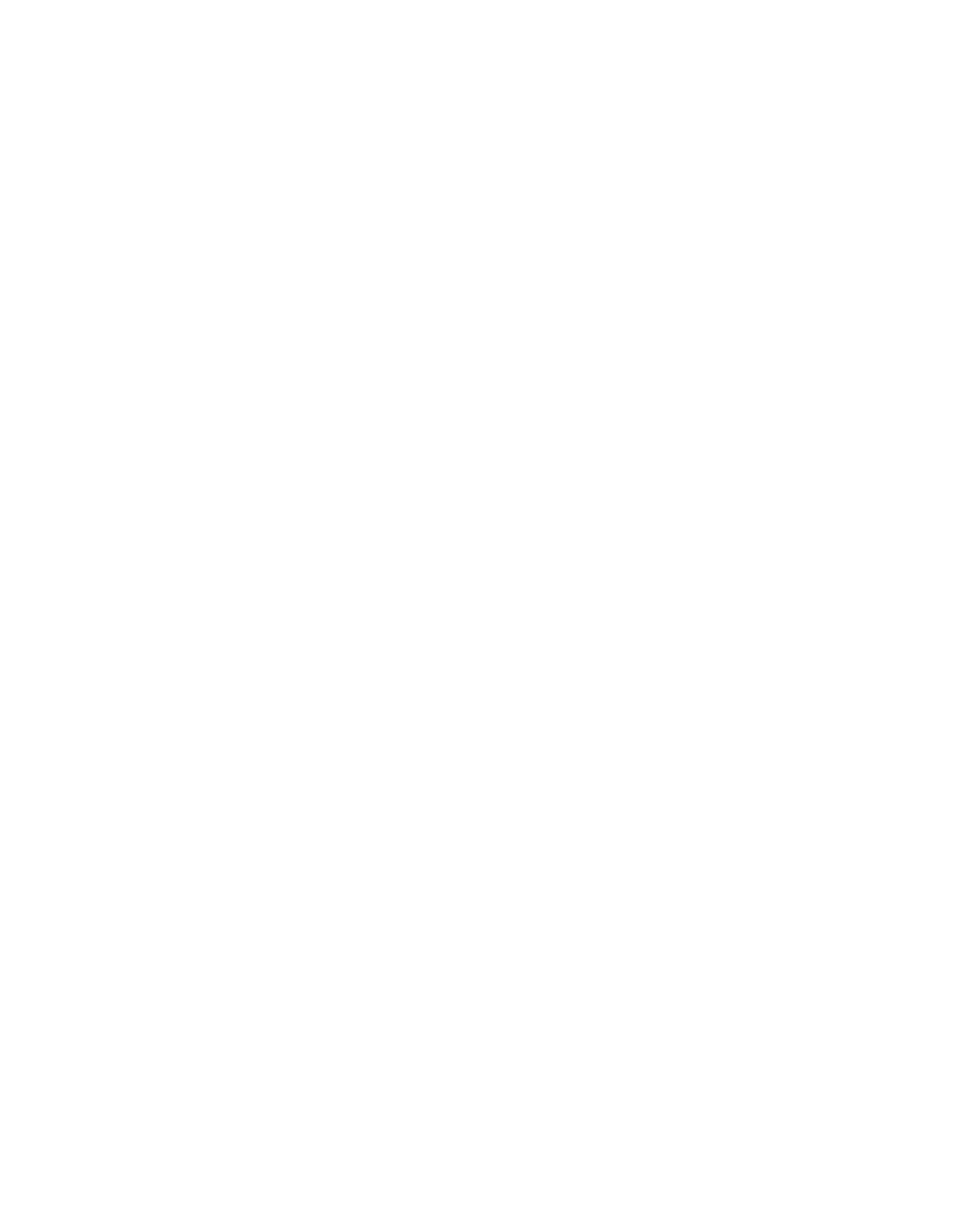

City of Azusa General Plan

# **FEMA Flood Hazard Areas**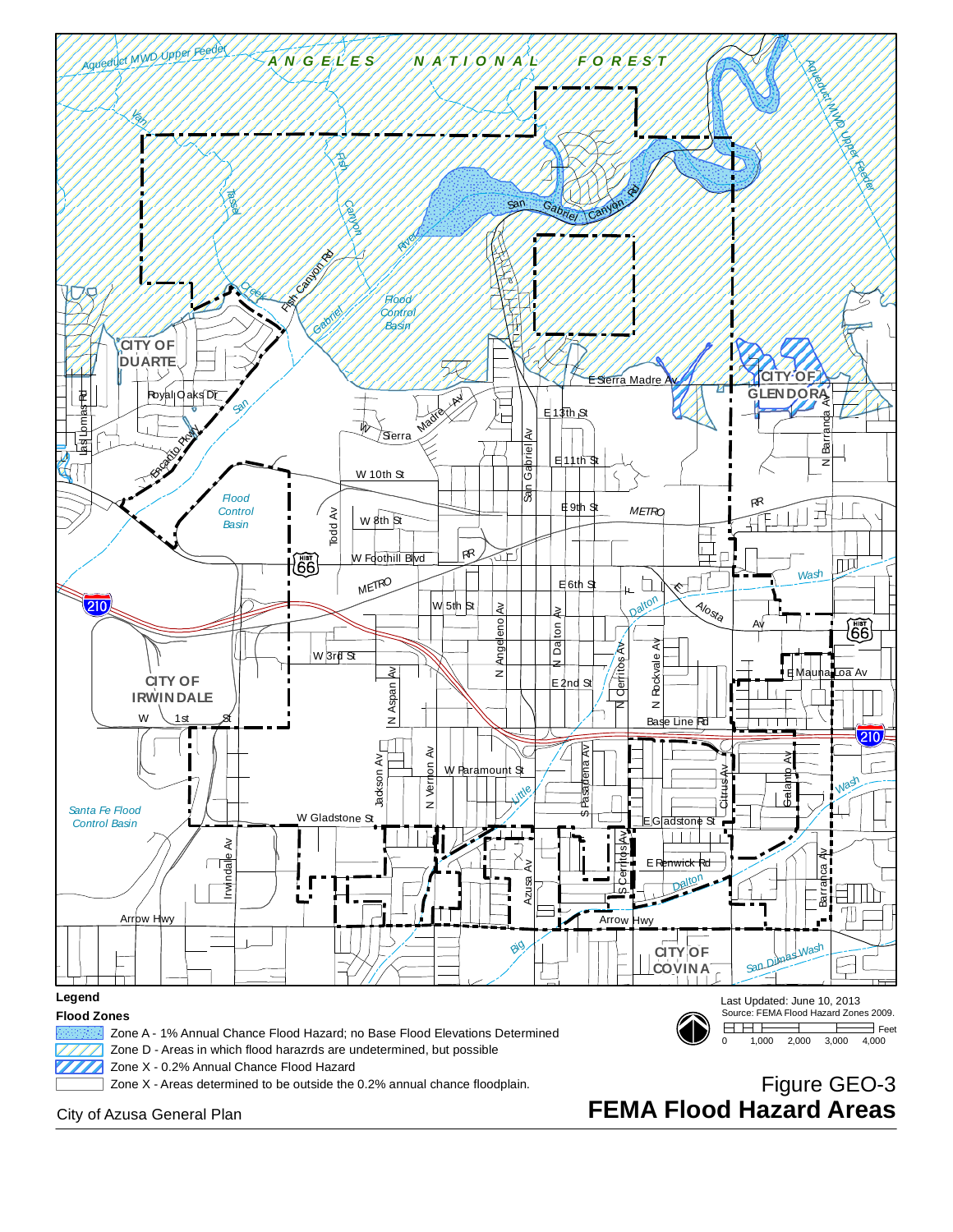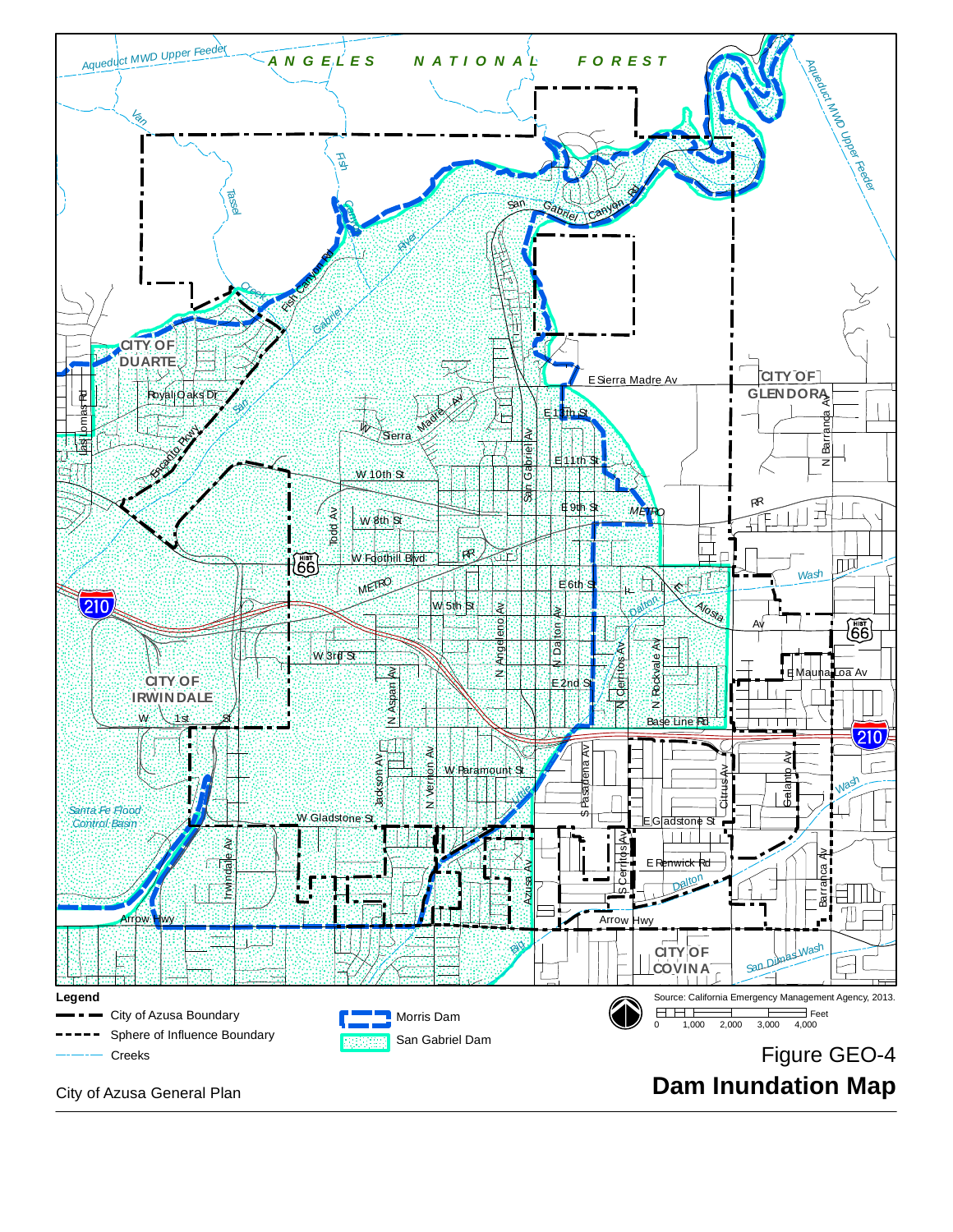AB 162 Natural Environment Chapter (Open Space and Biological Resources Element) Amendment: *Add Figure OS-5 and revise text as follows (new sections underlined - page 5-14):* 

## **Chapter 5: Natural Environment**

…

**Open Space and Biological Resources** 

**Statutory Requirements** 

…

**Open Space and Biological Resources Big Ideas** 

…

**Open Space and Biological Resources Existing Conditions** 

…

Descending from these mountains is the San Gabriel River, originating from the 10,064-foot Mt. San Antonio (Old Baldy) and carrying flows from a 635-square mile watershed. Figure OS-5 identifies rivers, creeks, streams, flood corridors, riparian habitats, and land that may accommodate floodwater for purposes of groundwater recharge and storm water management. The undeveloped floodplain and tributaries of the River create corridors of wetlands and pools for insects, frogs, and fish, including historic runs of steelhead.